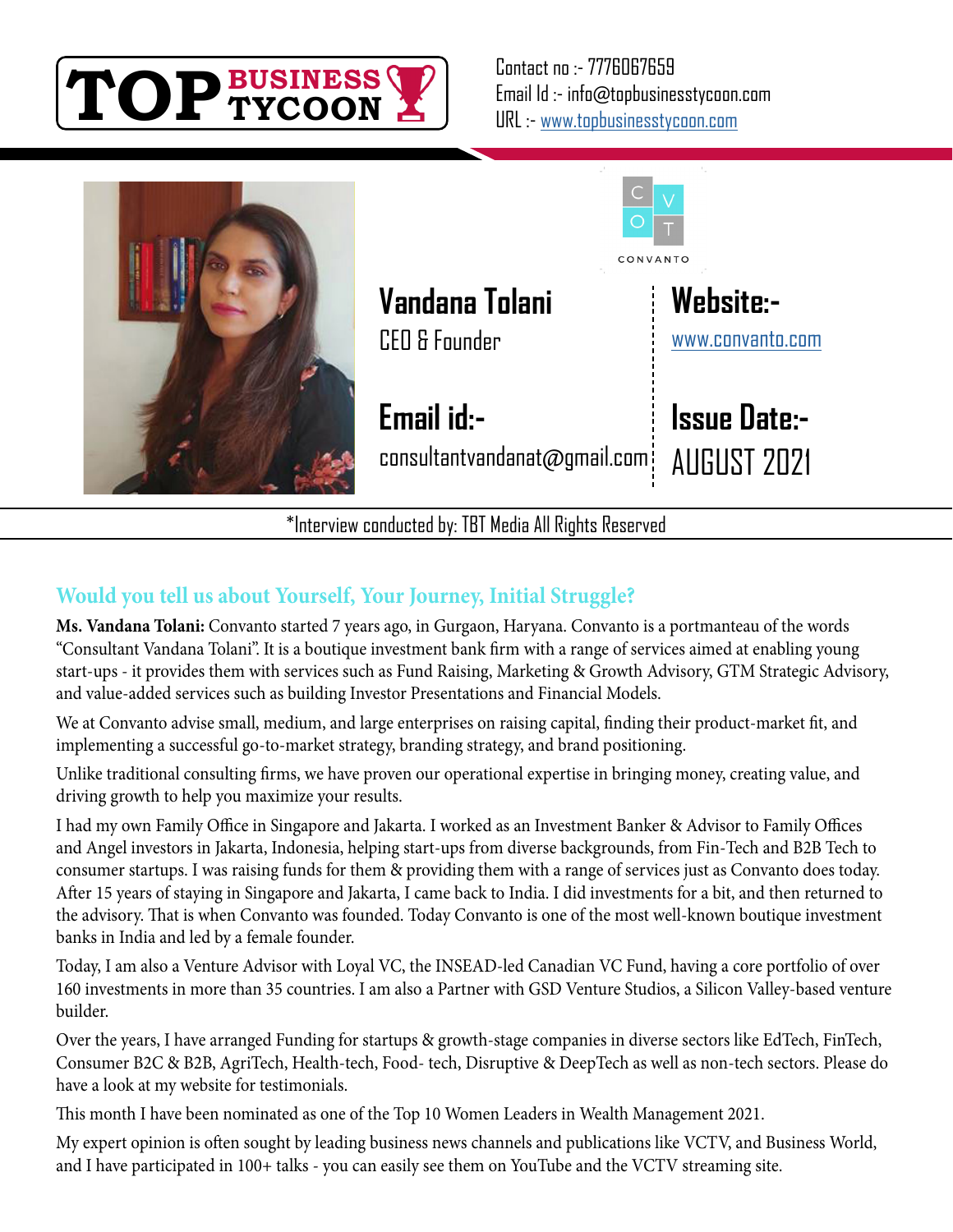

#### https://latoken.com/vctv/investor/1038 and www.convanto.com

I am connected with 300+ investors globally, picking up global deals while being sector agnostic. Our ticket size is \$1-\$25 million.

#### **What incident had most influenced your career choice?**

**Ms. Vandana Tolani:** I have always been drawn to finance as an industry. Even in high school, I was always reading biographies and memoirs of entrepreneurs and business leaders to glean how their businesses started and continued making money and how they navigated moments of crisis or transformation, which inspired me thoroughly and brought me to where I am today. Throughout this time, I have always looked up to Vani Kola as an inspiration. To me, she's like an entrepreneurial superwoman. I hope I can one day bring Convanto to the level she's brought her business.

Some books I've read have also impacted me deeply, namely The Power of the Subconscious Mind, Rich Dad Poor Dad, Pitch Anything, and The Lean Startup.

## **What/Who Inspires Convanto to provide the fundraising & helping in other ways to any start-up?**

**Ms. Vandana Tolani:** Let's face it, feeling motivated is perhaps one of the most difficult things you could ever do. If it were so easy, everyone would be making progress and achieving the goals they've set out to achieve.

Even worse is when we read countless articles from around the web that make it seem straightforward. As a result, it often becomes frustrating due to it seeming easy to apply on paper. It does little to improve your self-esteem and confidence, especially when you face difficulties in applying the advice you know and understand so well.

But all of this should feel encouraging because one of the main things I found with regards to motivation is that it takes very little of it when doing the things you truly love. It seems very confusing at first but it makes sense when understood.

#### **Have you ever felt like you needed motivation when doing something that excited you?**

**Ms. Vandana Tolani:** So I think because I love what I am doing that keeps me going on, having huge responsibilities and having set goals keeps me going on

- It's quite simple really, Convanto is a portmanteau of the words "Consultant Vandana Tolani". We at Convanto advise small, medium, and large enterprises on raising capital, finding their product-market fit, and implementing a successful go-to-market strategy, branding strategy, and brand positioning.

Unlike traditional consulting firms, we have proven our operational expertise in bringing money, creating value, and driving growth to help you maximize your results.

#### **What kind of support you needed when you started Convanto?**

**Ms. Vandana Tolani:** When I started Convanto, I needed network, relationships with investors, a team that compliments me